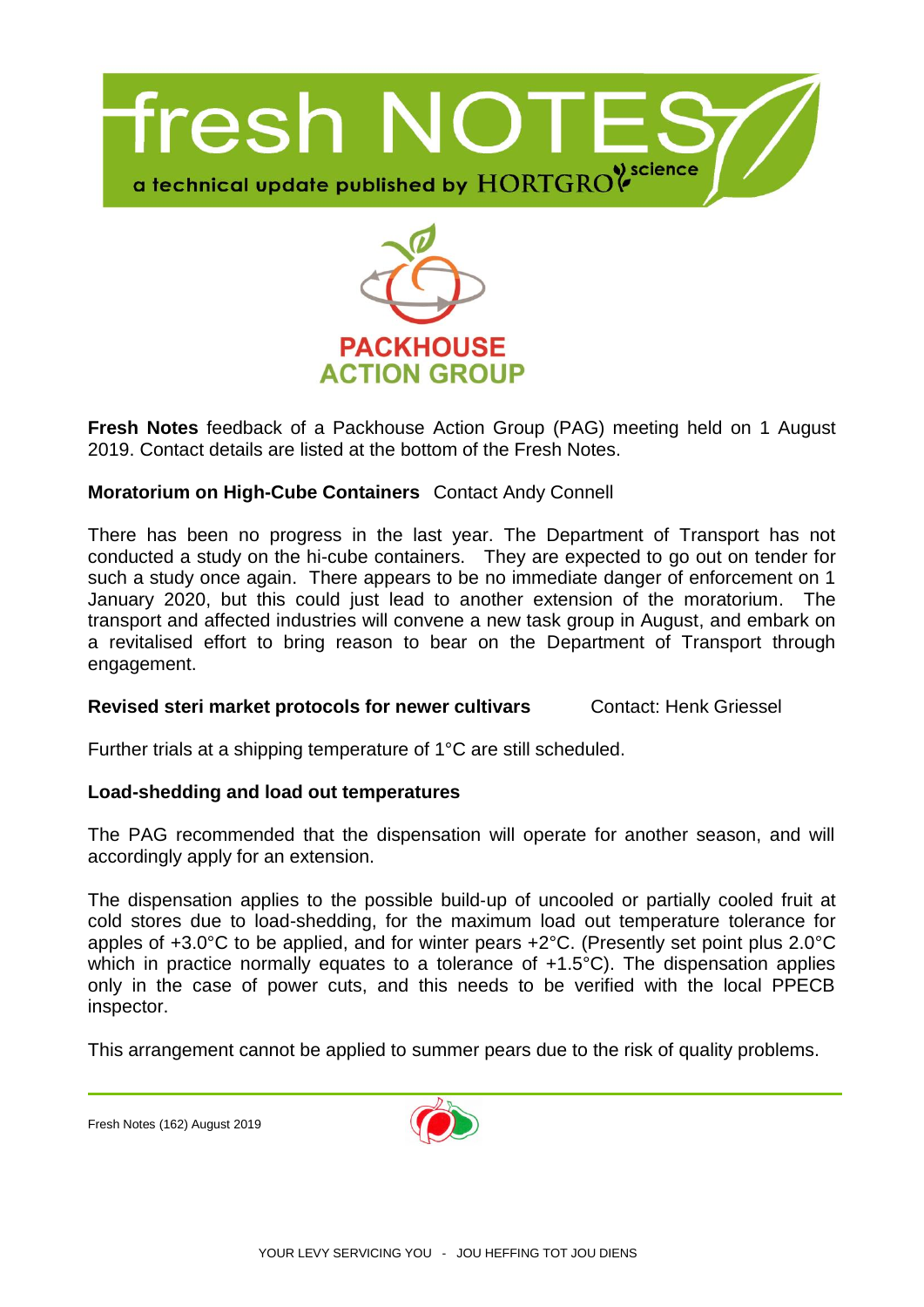

# **Plastics Strategy** Contact Dr Malcolm Dodd/Bryce McIntyre

There has been a delay in this work group due to the unavailability of the original jockey. Dr Malcolm Dodd is convening a group of industry specialists and researchers in August to provide short and long term guidance to the industry.

**Packhouse and Quality Benchmarking Contact Dawid Malan** 

Ongoing

# **Environmental Footprint** Contact Eddie Vienings

Blue North is looking for more participants for data collection for its packhouse water management project.

A carbon tax information package is included in this Fresh Notes. Primary agriculture is exempted until 2022. Organisations with a combined stationary combustion capacity exceeding 1 MW (thermal) will be subject to carbon tax in Phase 1, thus with immediate effect.

## **DPA** Contact Lindi Benic

The reduced EU MRL of 0.05mg/kg applicable for apples and pears was implemented from 1 May 2019. In preparation for this change, it was deemed important to determine the comparability of South African laboratories' testing / measurement capability.

A ring proficiency testing study was commissioned through the National Metrology Institute of South Africa (NMISA) to evaluate local laboratories, and to benchmark them against selected overseas laboratories. NMISA results indicated that all participants' results were satisfactory. These results confirm that if the laboratory quality systems are maintained, the analysis of DPA at the new regulatory limit should pose no threat to the apple industry.

This will assist towards ensuring that lower EU MRL levels can be met, thus avoiding/preventing MRL exceedance notifications and recalls of South African agricultural exports. Vigilance is however crucial in preventing DPA cross-contamination.

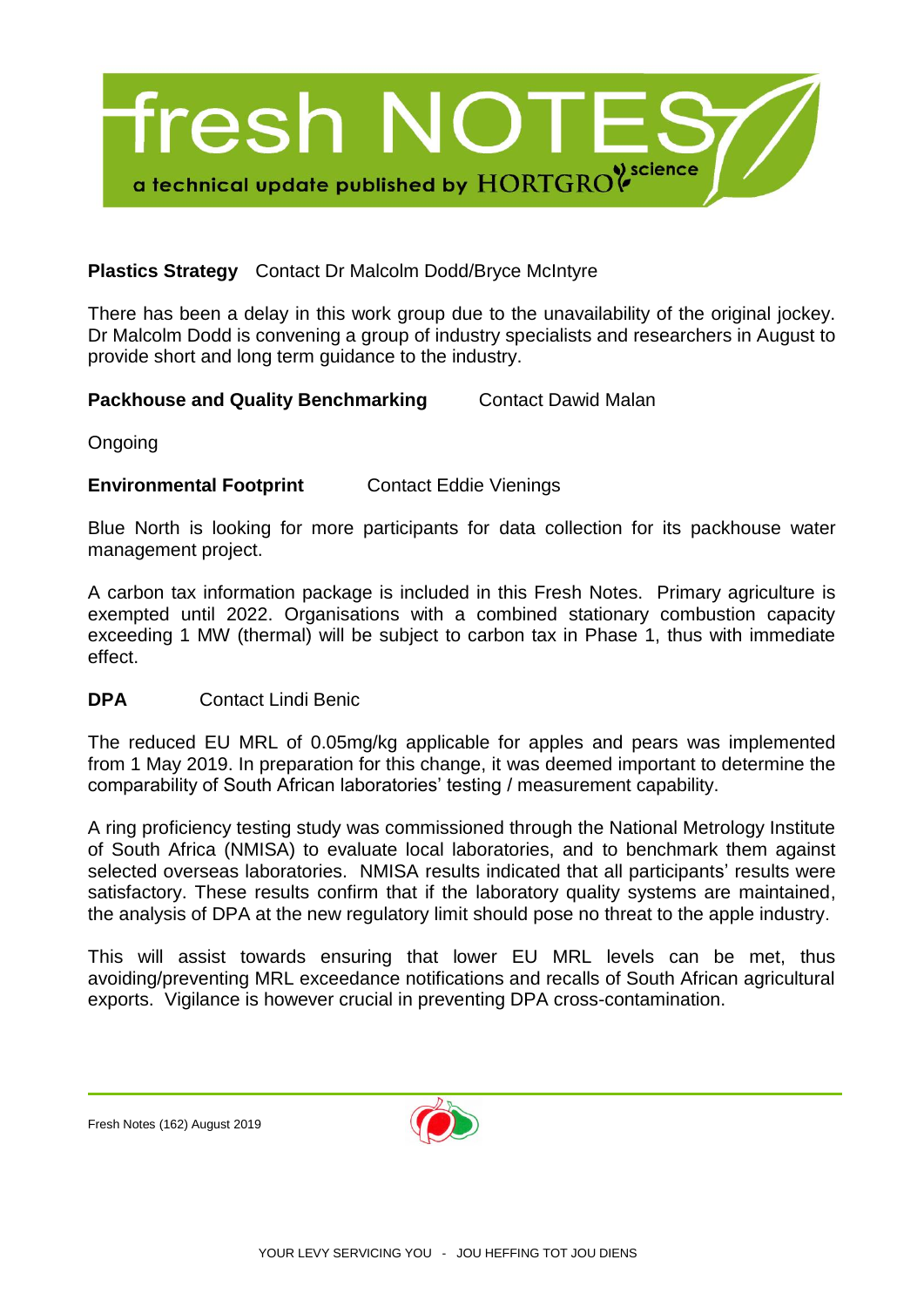

# **Market Access** Contact Lindi Benic/Jacques du Preez

Mexico

Golden Delicious volumes had increased from 42 000 – 63 000. An attempt would be made to make the protocols less onerous.

#### Taiwan

Teething problems were related to PhytClean compliance.

India

The last in-transit cold sterilisation trial has been completed and feedback is being awaited.

#### China

A draft protocol for pears has been received. Provisional registration by 16 August 2019 is required for this market. Nine quarantine pests (no diseases/pathogens), which did not include FCM, are listed. Fruit fly sterilisation treatments are required. Codling moth requirements are the same as for Taiwan. A non-compliant orchard embargo clause, not included in the apple protocol, is included.

#### Saudi Arabia

A separate arrangement for fruit safety testing of residues is required, though there is uncertainty as to which version is being applied.

There is a new requirement for Arabic labelling.